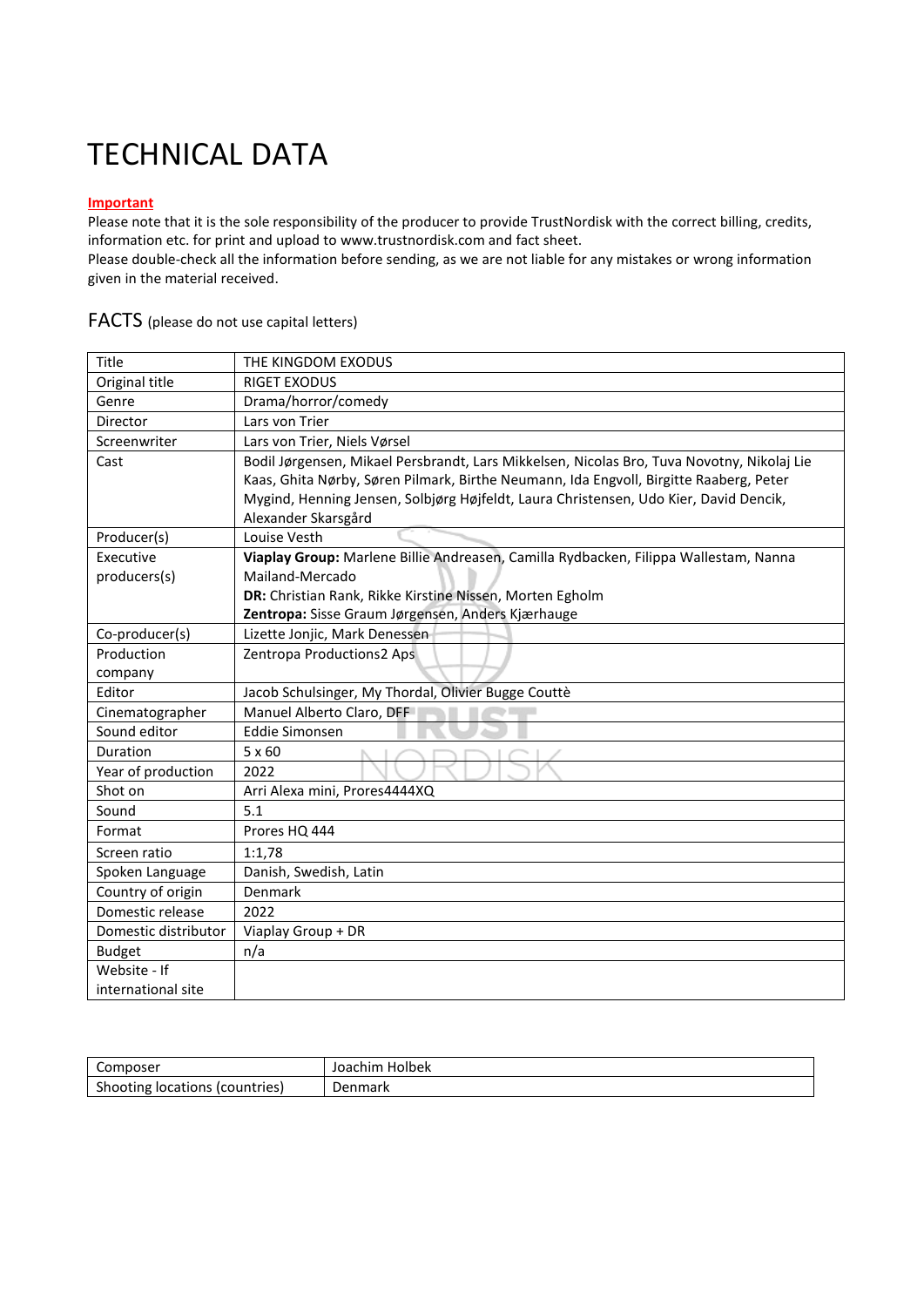#### **Important**

Please note that it is the sole responsibility of the producer to provide TrustNordisk with the correct festival contact information, for print and upload to www.trustnordisk.com.

Please double-check all the information before sending, as we are not liable for any mistakes or wrong information given in the material received.

## FESTIVAL CONTACT

| Name               |  |
|--------------------|--|
| Website            |  |
| E-mail             |  |
| Address            |  |
| Telephone          |  |
| Facsimile          |  |
| <b>WORLD SALES</b> |  |

### WORLD SALES

| Name      | <b>TrustNordisk</b>                 |  |
|-----------|-------------------------------------|--|
| Website   | www.trustnordisk.com                |  |
| E-mail    | info@trustnordisk.com               |  |
| Address   | Filmbyen 22, 2650 Hvidovre, Denmark |  |
| Telephone | +45 2974 6206                       |  |
|           |                                     |  |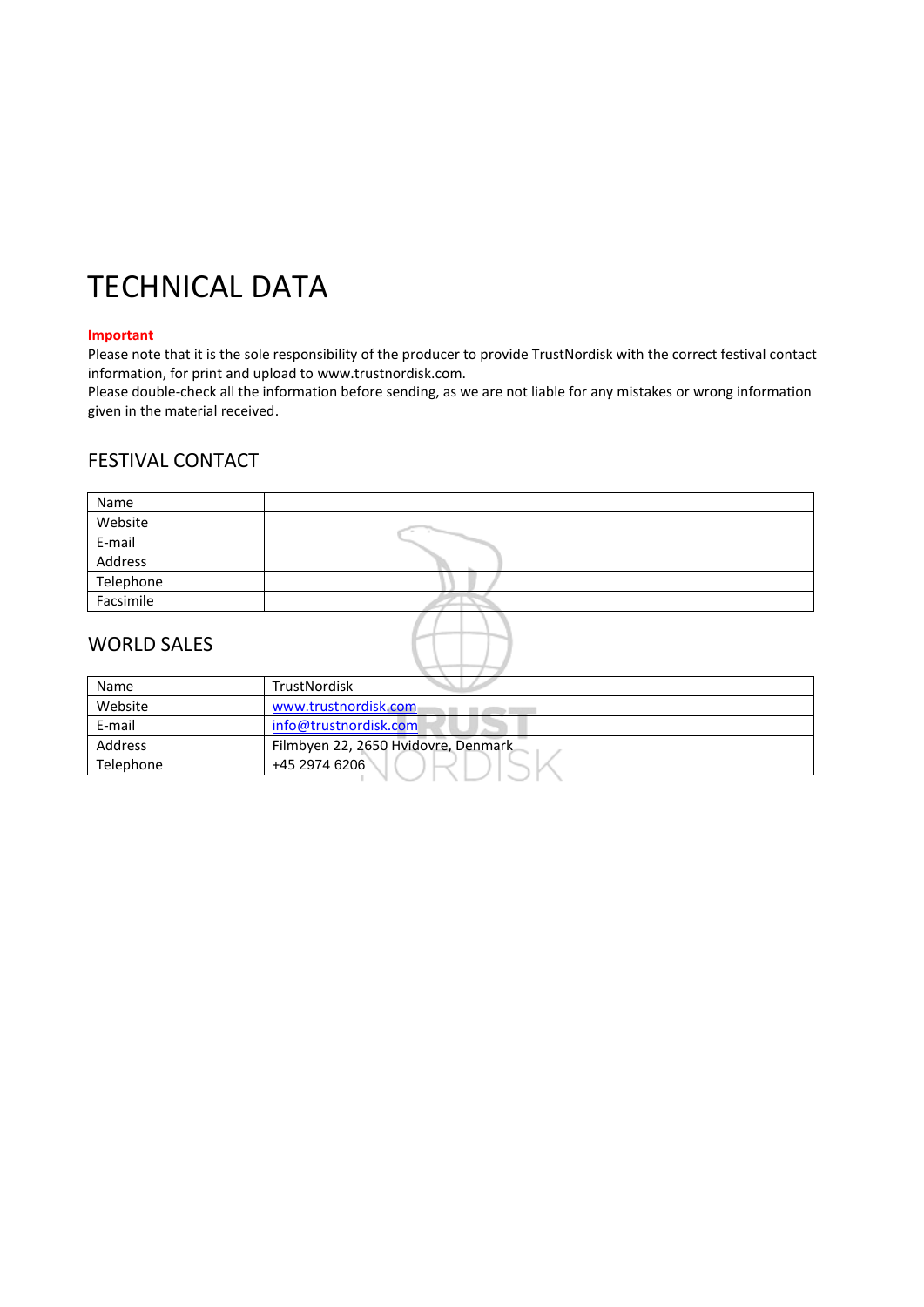### **Important**

Please note that it is the sole responsibility of the producer to provide TrustNordisk with the correct festival participation, name of the festival and date, for print and upload to www.trustnordisk.com. Please double-check all the information before sending, as we are not liable for any mistakes or wrong information given in the material received.

FESTIVAL PARTICIPATION (a maximum of 800 keystrokes allowed)